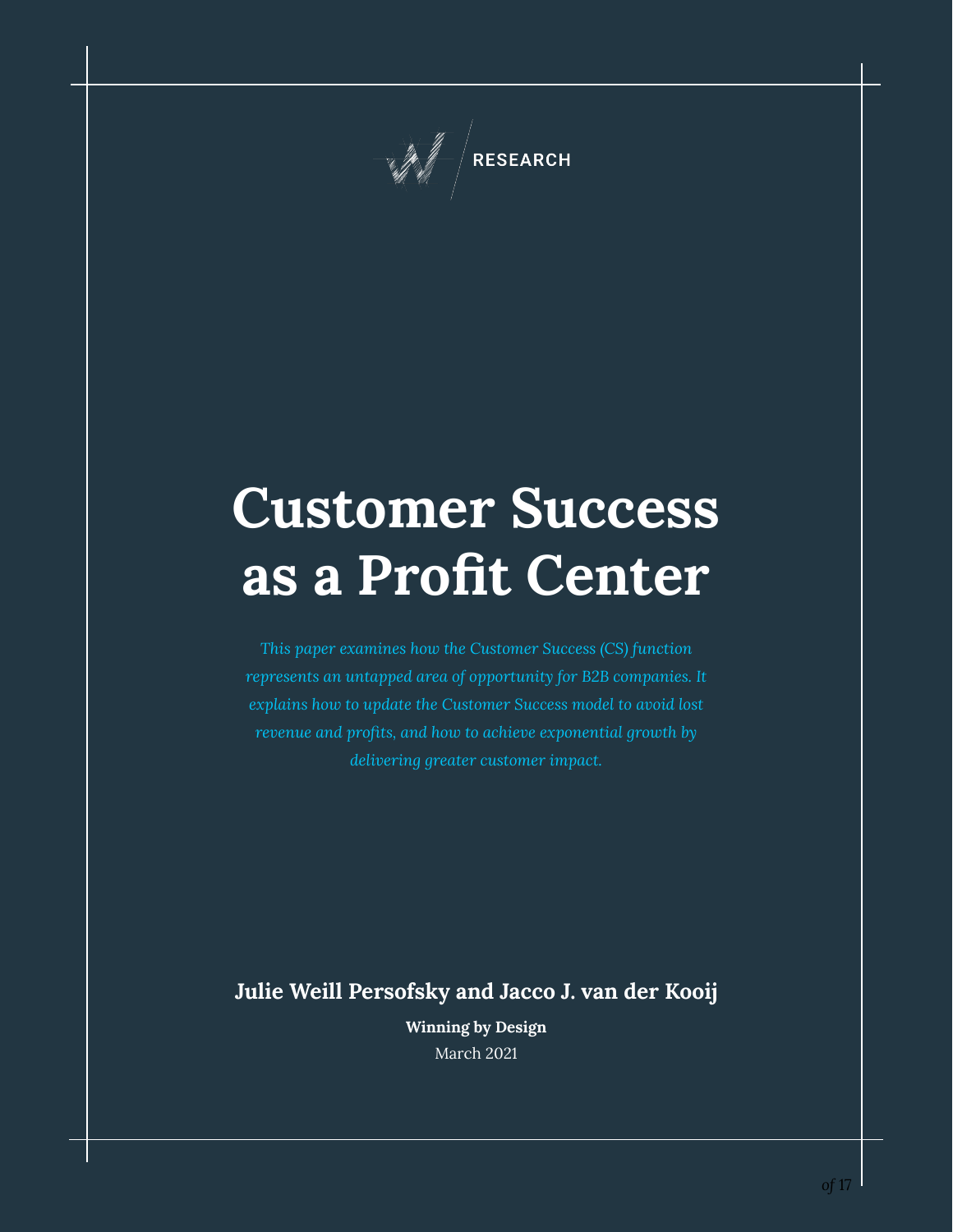### **Summary Points**

- **●** Customer Success should be thought of and modeled as a profit center, not a cost center
- **●** When managed properly, the Customer Success team delivers exponential growth, not just additive growth
- **●** Lower churn and higher upsell leads to greater customer lifetime value without additional acquisition costs
- **●** By focusing on higher frequency upsell opportunities, companies can increase their revenue from existing accounts by more than 40%
- **●** By basing the number of accounts per CSM on the time required for each account to be successful, rather than on revenue ratios, companies can double revenue from existing accounts
- **●** CS and company leadership should focus on maximizing profitability rather than productivity, in order to achieve exponential growth.

### **Customer Success, Misunderstood**

Recurring revenue models are not new. Consider the auto mechanic who performs regular oil changes, the stylist with clients who books services every month, or the wireless service provider that charges customers each month. Software-as-a-Service (SaaS) companies did not invent the recurring revenue model. But they did institutionalize how companies manage customers within these recurring revenue models: this management model is the deployment of Customer Success (CS) teams.

Vantive Corporation, a CRM company founded in 1990, launched the first-ever Customer Success team in 1996. [Ref. 1]. The Vantive CS team was introduced to reduce customer churn during

implementation in an industry that, up to that point, had seen a high failure rate [Ref. 2]. Vantive set the precedent for the use of the CS function and based on their approach, CS was treated as a new cost center by businesses. Under this cost-center mentality, CS was initially deployed only when a company was likely to lose a customer, rather than to manage every customer relationship. Over time, however, the scope and responsibility of the typical CS team evolved and grew. And in the past decade, the Customer Success Manager (CSM) role has become foundational to nearly every software and cloud-based company [Ref. 3].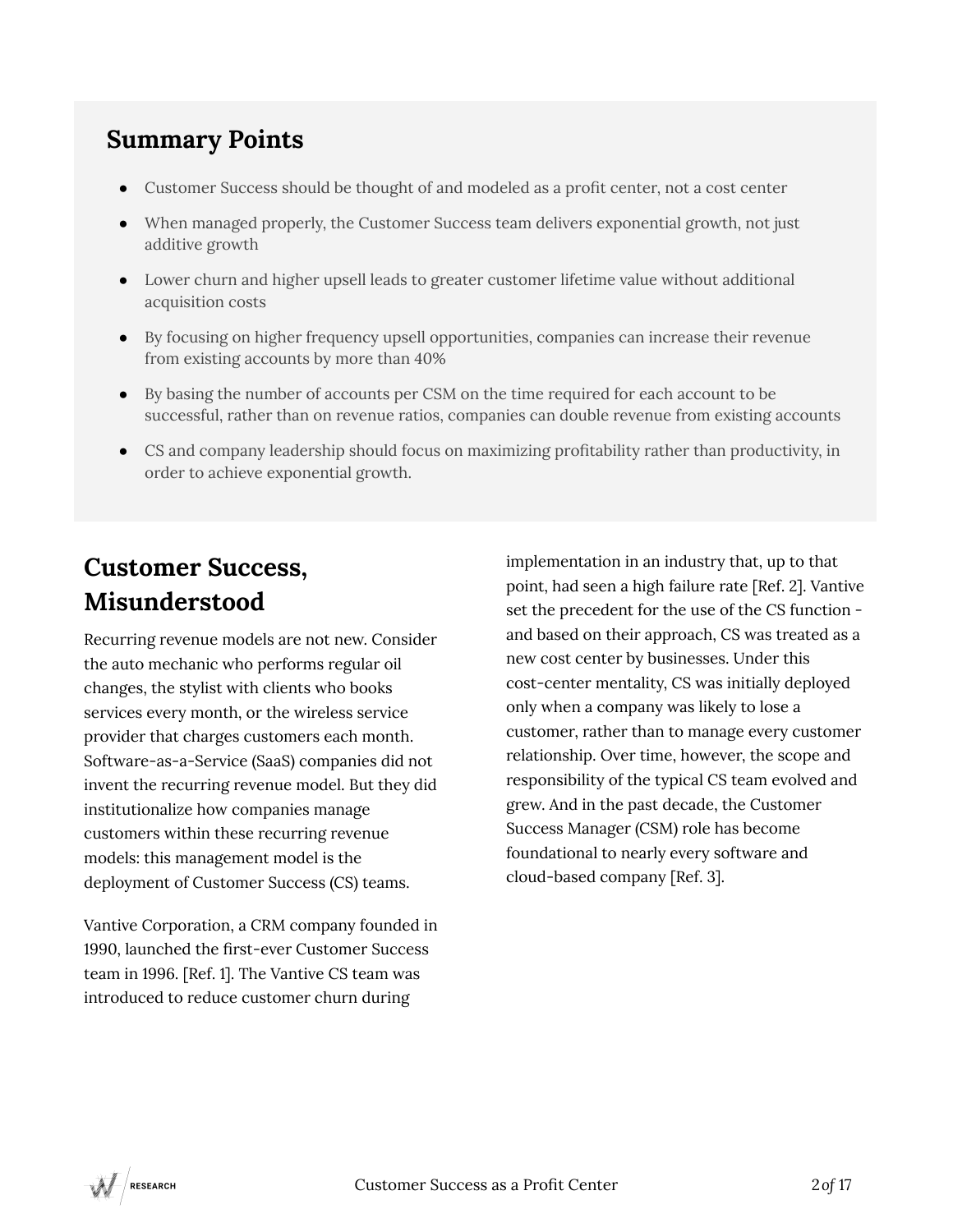# **A Shift In Perspective: Cs As The Driver Of Higher Lifetime Value**

Customer Success teams typically operate using a revenue model that follows an additive approach, whereby net retention is the sum of a mathematical equation, as demonstrated in Figure 1. It shows that net revenue is the result of adding new revenue and subtracting lost (or churned) revenue; this model is very similar to the method laid out by Vantive in 1996. However,

from cost center to significant revenue driver and profit center. As we delineate below, leaders and companies that embrace this modern approach to Customer Success (CS 2.0) can realize far greater growth compared to those who maintain the historical view of CS as a cost center [Ref. 5].

By taking into account the many avenues for growth in CLV, we see the model is not simply additive. Rather, the CS model operates as a multiplier because it can accelerate revenue growth beyond what results from new logo sales.



this traditional approach fails to recognize the full opportunity for growth in customer lifetime value (CLV). For instance, an increase in CLV could be driven by quantitative impact, including periodic revenue growth, reduced churn, increased profitability and lower cost-to-serve. CLV can also be increased through qualitative impact, including actionable and cost-effective product and experience feedback, competitive insights, and positive word-of-mouth, such as customer references and product ratings. [Ref. 4].

By recognizing the full potential of existing customers to contribute to growth, CS can shift In sales metrics, we multiply the number of leads by a series of conversion rates across stages to get to a total number of closed-won customers. And we know from Sales that small improvements at each conversion point can have an exponential impact on results [Ref. 6].

What happens when this model is applied to CS? By improving conversion rates through post-sale lifecycle stages, overall customer retention and expansion deliver similar exponential impact. Consider this: A five percent increase in retention results in an estimated 25 percent to 95 percent increase in revenue [Ref. 7].

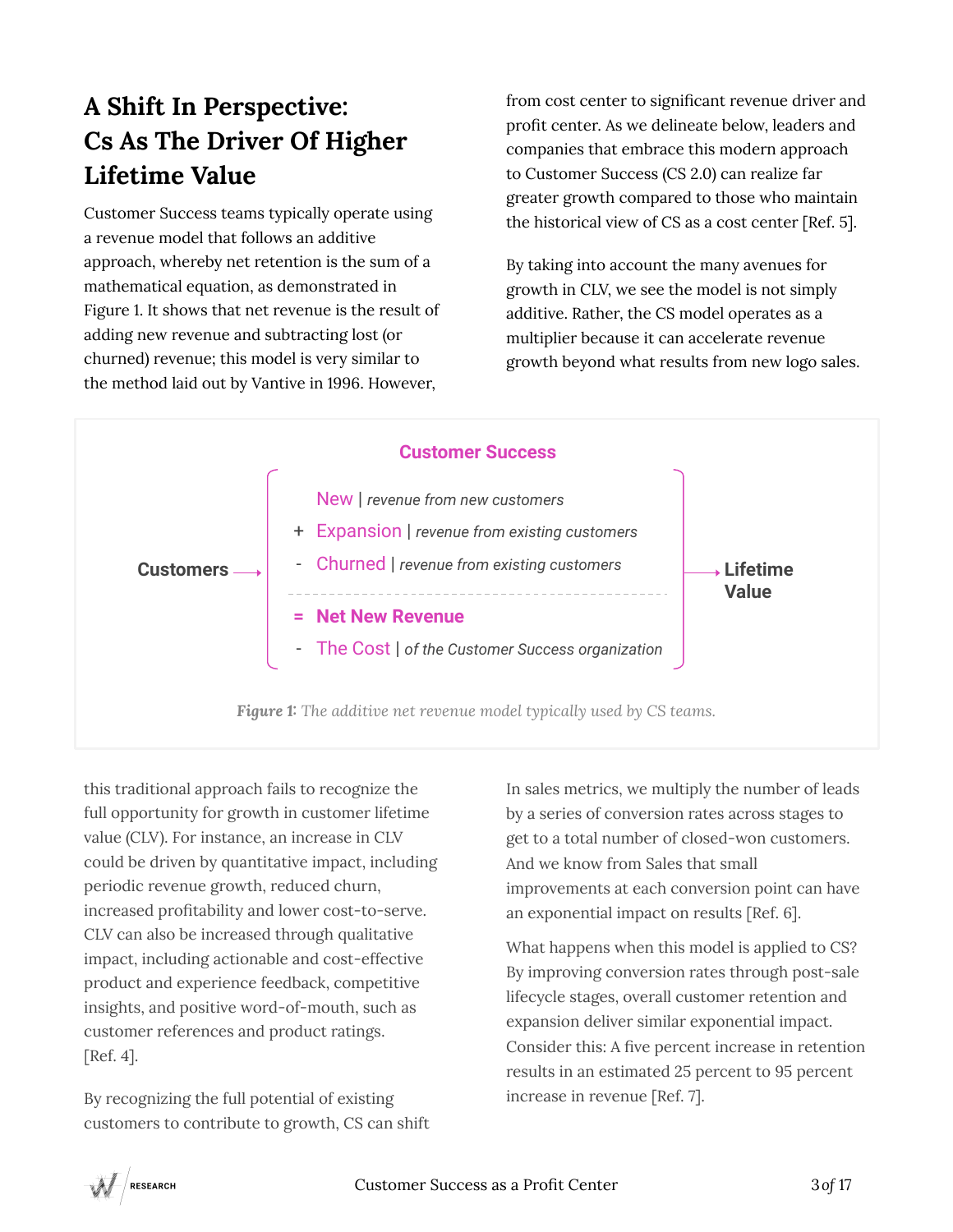CS is able to drive this larger revenue impact, while Sales is more limited by its linearity. A sales cycle is finite, with a clear beginning and end. When a prospect becomes a customer, the seller typically hands off that customer to another team, so the seller can continue hunting for more new customers. After that initial sale, CS has the potential to hold onto that account in perpetuity through ongoing renewals. Taking this further,

perspective on what Customer Success is and the impact it can deliver in a recurring revenue model.

### **A New Operating Model for CS 2.0**

To get the rewards of CS as a revenue driver, we must first understand how to measure the CS



consider the opportunities for growth while customers are in the hands of CS, because revenue potential is not limited to renewals alone. There is also potential for upsell and cross-sell revenue, including new buying centers or product lines. This ongoing opportunity is what makes the growth potential driven by CS truly exponential.

Just as in Sales, it is essential to understand the conversion points that CS manages. As depicted in Figure 2, the recurring impacts in CR6 (retention) and CR7 (expansion) are important for businesses to track and measure. This understanding allows leaders to see a

function and how it supports customers.

At its core, Customer Success supports at least three objectives: Onboard (CR5), Retain (CR6) and Expand (CR7). Each of these objectives contributes to revenue growth and profitability, showing both how effective a team is at helping customers move through these stages, as well as the impact of each on revenue.

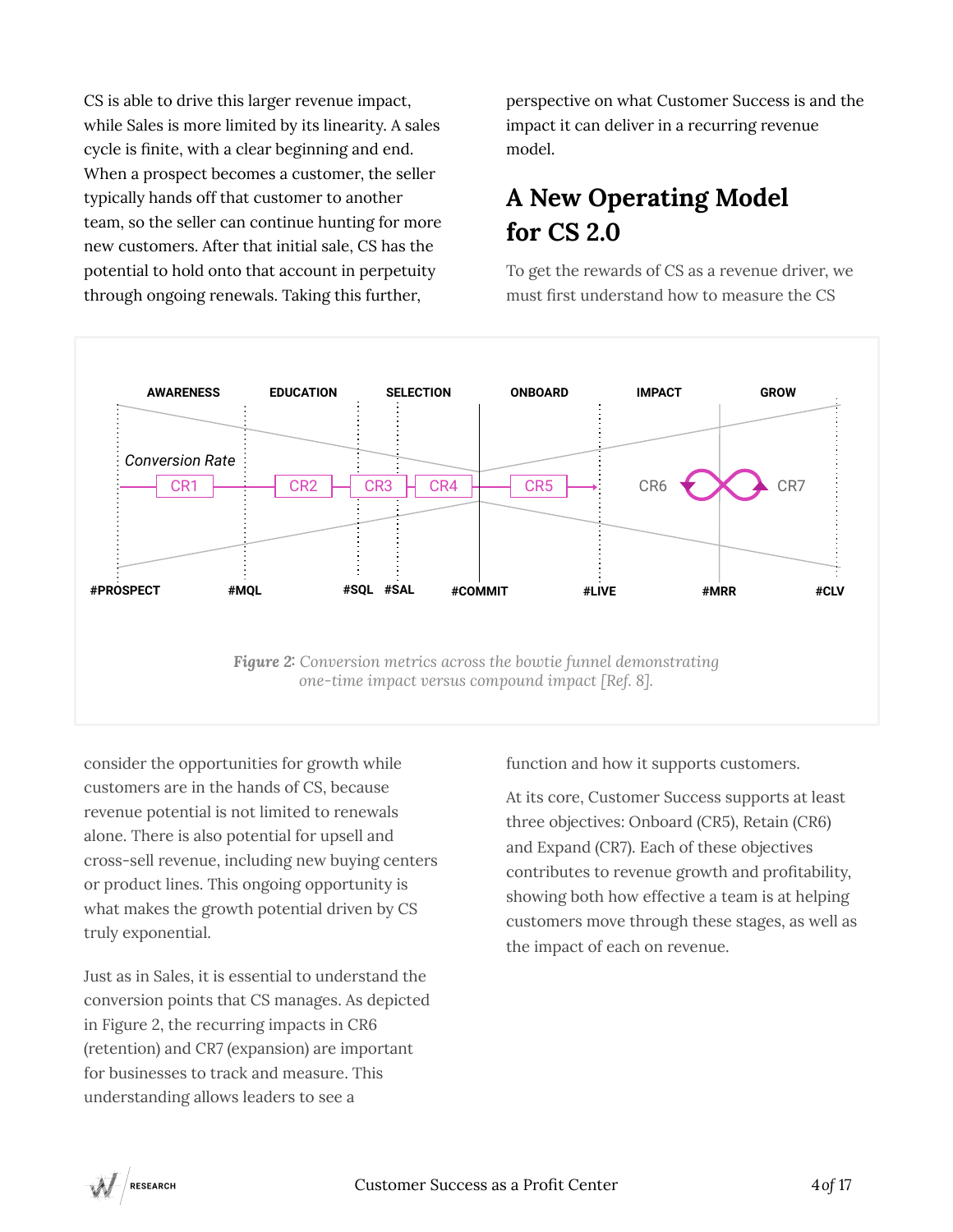

Albert Einstein reportedly said, "Compound interest is the eighth wonder of the world. He who understands it, earns it. He who doesn't, pays it" [Ref. 9]. As demonstrated in Figure 4, CR6 and CR7 operate on a continuous loop (either monthly or annually depending on contract length). By constantly multiplying CR6 and CR7, exponential revenue impact is created. This

never-ending loop means that CLV is compounded: a one percent increase or improvement in one metric creates an enormous difference when it is applied over an extended period of time. For example, a one percent gain every day for one year would result in an overall gain of 3778% (1.01365).

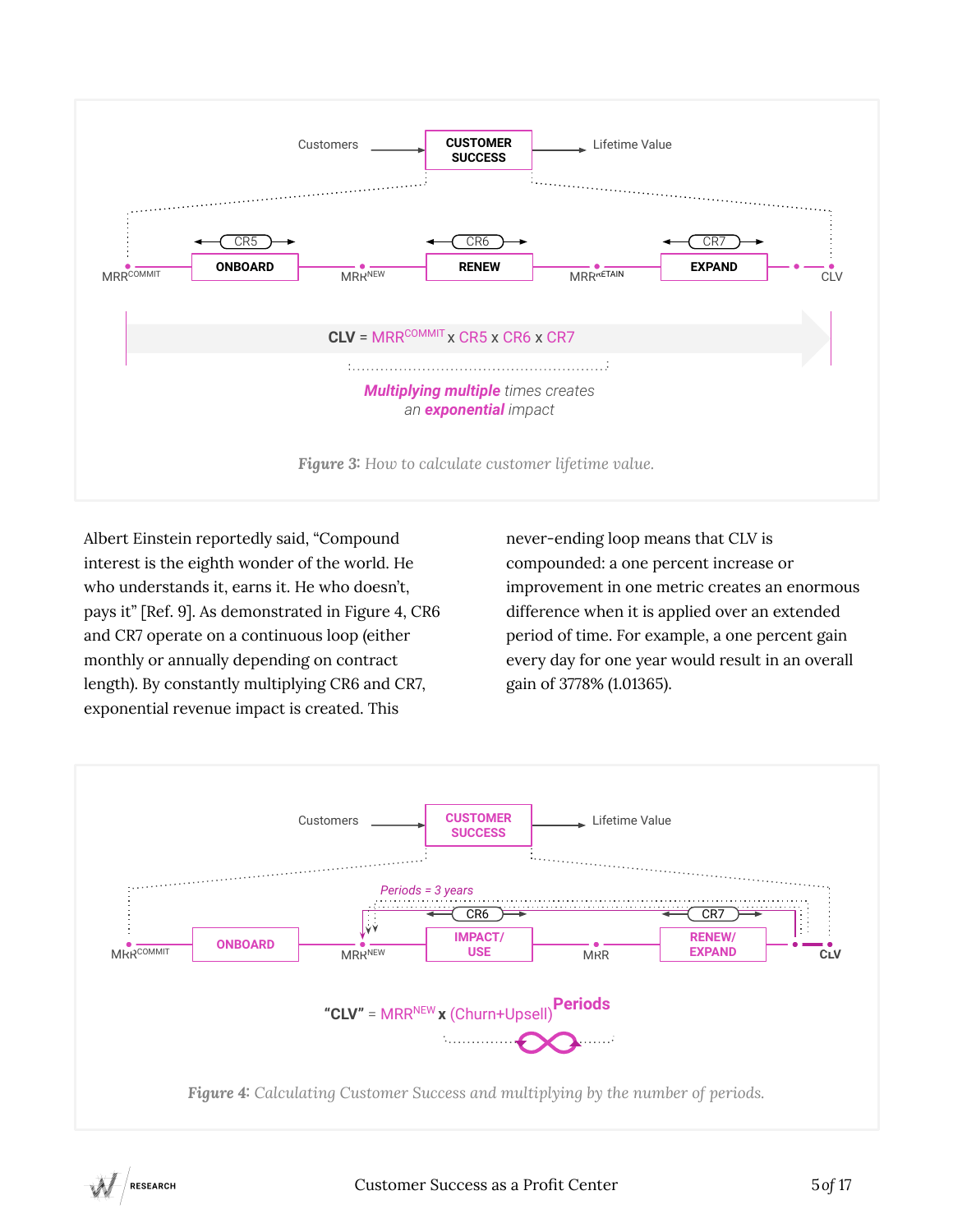While an improvement of this overall magnitude may seem unlikely, a one percent improvement in each area of CS is generally a modest, achievable goal, and those improvements add up to substantial impact over time.

How do we see this play out in other scenarios? Consider the British Cycling Team. At the beginning of 2003, they had only one gold medal and no Tour de France wins to show for 110 years of competition. To change those results, the 2003 team looked at the typical methods of training and strengthening used by professional athletes, but they also looked for less obvious areas that could deliver small improvements. For example, they replaced the bike seats to make them more comfortable so riders would focus on the race and not the seat. They encouraged proper hand washing to prevent the team from getting sick. After ten years of these small improvements, the team set nine Olympic records, seven world records, and achieved Tour de France wins in five of the next six years [Ref. 10]. Small changes can lead to big wins.

# **How to Calculate Exponential Impact Potential**

Now that we have established the exponential impact opportunity for CS, we will establish the elements of exponential impact. How we think about these elements then influences the decisions that companies make when defining, enabling, and staffing the CS function.

First, it's important to define the relatively simple mathematics that govern this value potential. By expanding an account just a small amount during each contract cycle, the lifetime value of that customer grows exponentially, just like the British Cycling Team's success.

To understand how exponential growth (Figure 5) is calculated, we examine the four key metrics that should be measured after the initial sale:

- 1. Average contract value (ACV) of a group of customers (MRRCOMMIT):
- 2. Onboarding (CR5): The amount of revenue represented by the customers who successfully make it through onboarding  $(MRR^{NEW});$
- 3. Retention (CR6): Determines how much revenue is recurring (MRRRENEW)
- 4. Expansion revenue (CR7) (upsell or cross-sell) over a period of time (MRR<sup>EXPAND</sup>)<sup>#PERIODS</sup>.

These four metrics are used in three key equations to calculate and quantify the exponential impact from CS:

#### $Eq 1. MRR^{COMMIT}$  x CR5 (onboarding) =  $MRR^{NEW}$

This equation represents monthly recurring revenue from customers who have successfully made it through the onboarding process and reached the point of first value. For some companies, this number will be 100 percent, especially in the Enterprise segment. This is because buying cycles are significantly longer and there is much higher commitment to the purchase during the buying process. In scenarios of lower contract value and faster buying cycles (such as in a Product Led Growth (PLG) model), buyers have less risk from the transaction, and we see an onboarding rate closer to 90 percent [Ref. 11].

#### **Eq 2.MRRNEW x CR6 (Retention) = MRRRENEW**

In the equation above, the revenue from onboarded customers who have achieved impact will renew, resulting in monthly recurring revenue from renewals.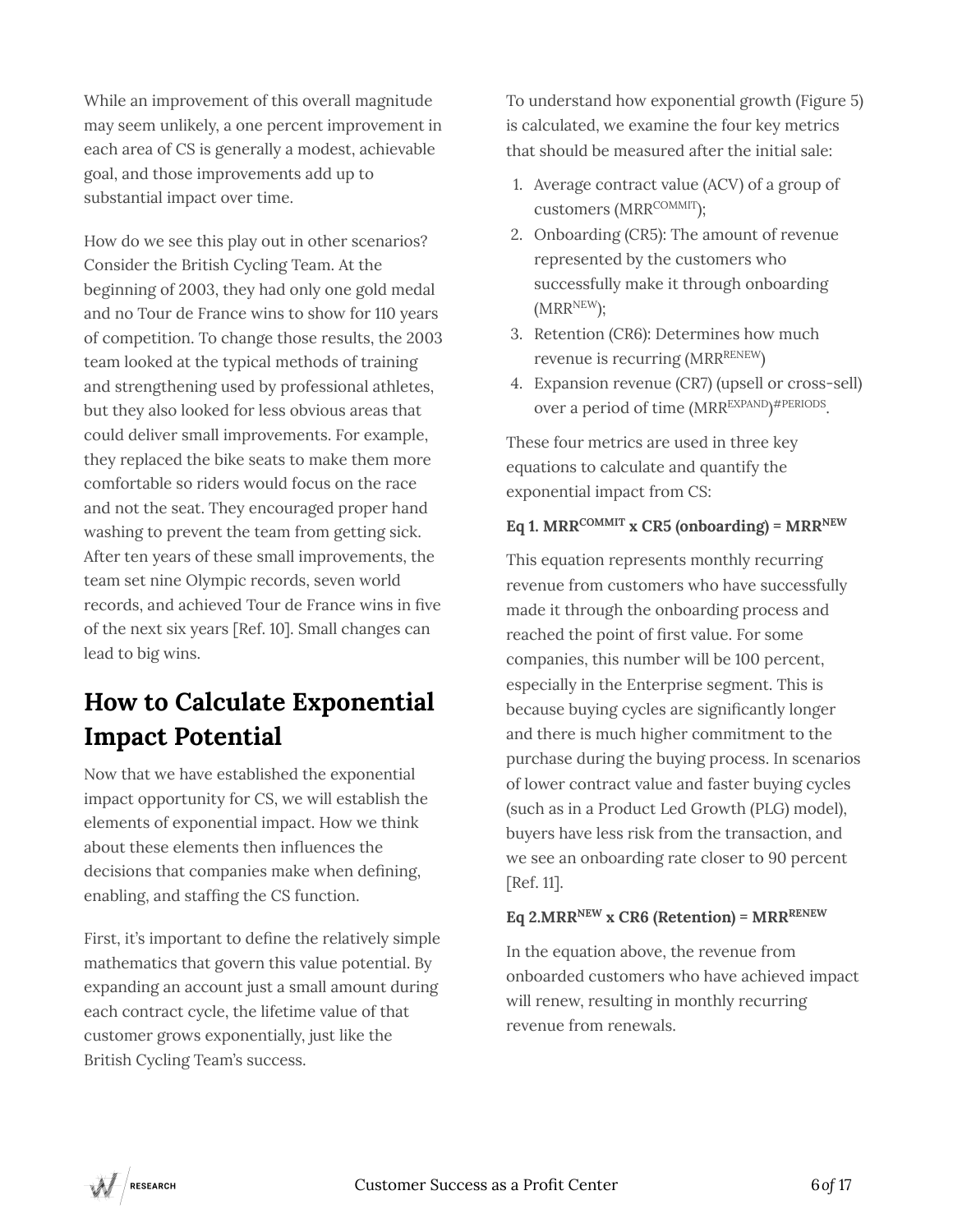#### **Eq3. (MRRRENEW x CR7 (Expansion) =( MRREXPAND)**

This equation begins to demonstrate the compound impact of revenue that comes from existing customers. As shown in Figure 5, when customers begin to upsell and continue to renew each period, the revenue compounds.



As an example, let's look at the value of one customer over a three year period. Consider the customer with an initial ACV of \$100,000 and an upsell potential of 6% annually. The initial CLV is \$300,000, but in delivering the right impact year over year, the CLV of this account becomes \$318,360 over three years (a 6.12% gain in CLV), as demonstrated in Figure 6.

Now consider a complete book of business for a CSM who is managing 20 accounts, with an ACV of \$100,000 for each account. The upsell percentage remains at six percent annually, and consider that only 50 percent of those customers upsell annually over three years. These metrics, which are fairly conservative for most companies, represent \$367,254 or 5.8% in upsell revenue at the end of three years. The total CLV

for these 20 accounts is \$6,367,254. This is equivalent to 3.5 new logos, but with virtually no acquisition cost.

What impact does this have? Assuming that the customer acquisition cost (CAC) payback period is on average 10 months [Ref. 12], it means that



What impact does this have? Assuming that the customer acquisition cost (CAC) payback period is on average 10 months [Ref. 12], it means that if a customer churns in its first year, the impact is the equivalent of losing money on that sale. This negative impact increases when you consider Cost to Serve (CTS), which is often 10 to 20 percent of revenue [Ref. 13]. When we want to deliver profitability, we can consider that after a customer's first year, their CAC has been paid back and costs are limited to ongoing CTS. As demonstrated in Figure 7, the longer a customer stays, the more profitable that customer becomes for your company, even without an increase in revenue.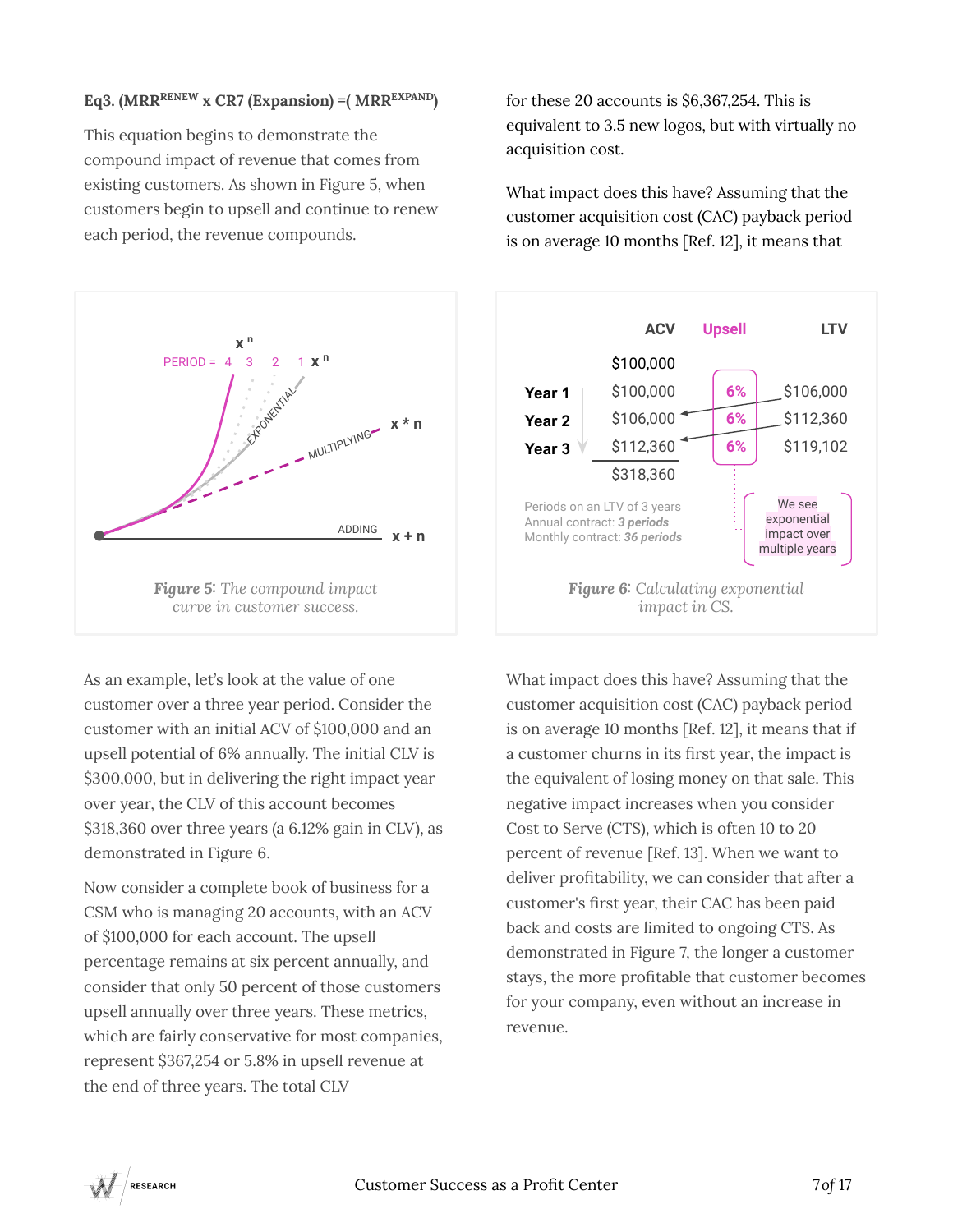### **How to Increase Exponential Impact Potential**

While renewals may have limited flexibility around timing of revenue, the same is not true of expansion revenue. Most companies miss a significant opportunity to increase the compounding effect by not looking for crossor upsell transaction potential outside of predetermined annual renewal periods. Because most CS leaders focus their CSMs only on the renewal date, they miss opportunities to grow revenue from expansion deals throughout the year.

the previous example), the revenue impact more than doubles to \$760,922 or 11.3 percent expansion revenue. This is the equivalent of adding eight new logos, but without the CAC.

While this might seem like a small difference, this example looks at just one metric for one CSM's book of business. You can quickly begin to see how this same practice, applied to multiple conversion rates over the company's entire book of accounts, can yield very significant results.

For a different example, let's look at a mid-market CSM with 70 accounts and an average ACV of \$36,000 for each. The total



*Figure 7: Cost of acquisition in year 1 vs. cost to serve in year 2+, and its impact on profitability.*

Most companies look to increase revenue from an existing customer by increasing the number of users from that customer or by adding additional features or modules. If 50 percent of customers can be upsold by adding new users or product features, at six percent quarterly plus a standard six percent price increase upon annual renewal of the entire contract, the potential for revenue growth is quite substantial. Even if this is possible only for half of a CSM's managed accounts, or 10 logos annually (continuing from

managed revenue for that CSM would be \$2.52M annually. Consider three different scenarios for revenue after three years:

- 1. No upsell and no churn = \$7.56M
- 2. Annual upsell of 4% and churn of  $-2\% = $7.71M$
- 3. Monthly upsell of 4% and churn  $-2\% = $10.92M$

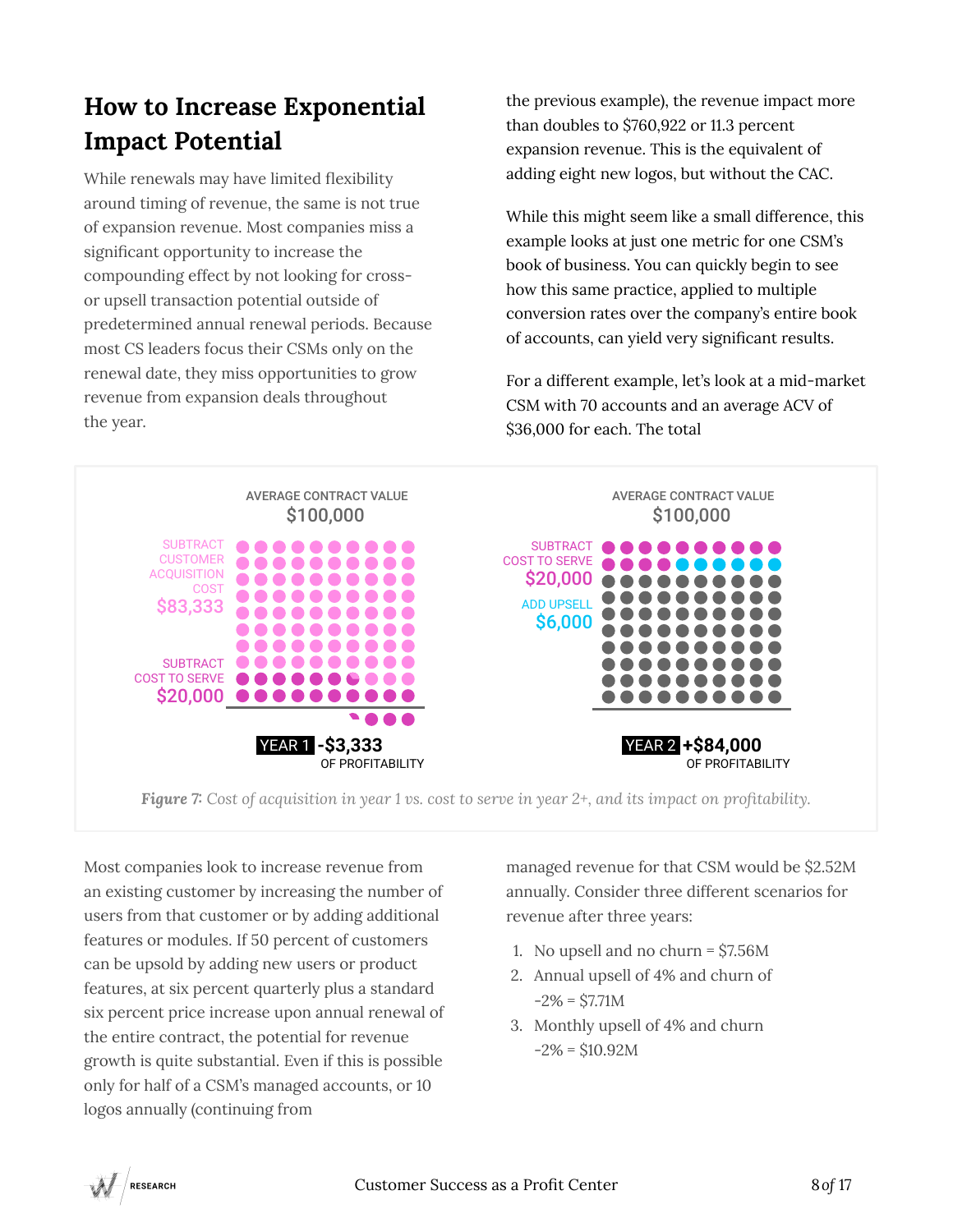

*Figure 8: Growth metrics comparison over 3 years, considering annual vs. monthly upsell.*

When you factor in the same upsell and retention metrics, yet focus on monthly increases, even with monthly churn calculated in as well, revenue potential increases by 41.6 percent over 3 years, if done on an annual basis.

CSMs typically manage their accounts with a primary focus on annual renewals; if they were to shift their focus to uncovering expansion opportunities that can be transacted throughout the year rather than only at contract renewal, a far greater impact on revenue can be realized.

### **Beware of Negative Impact Potential**

While the compounding nature of CS means small gains can lead to big growth over time, we must also be aware of potential negative impacts this model can create. The same principle also applies to small losses, which can compound to

become big losses over time. As demonstrated above, reducing churn is an essential and traditional component of the CS function. Exponential growth is only possible by managing and limiting churn, which begins with understanding where churn begins and how to prevent it.

While a company can continue to grow when revenue from new business or expansion is greater than revenue loss from churn, studies have shown that the fastest growing SaaS companies have a net revenue churn that is 14-23 percent lower than the mean [Ref. 14]. These fast-growing companies therefore have a more stable revenue base from which to grow.

Some financial analysts and researchers argue that company valuation is better done by examining customer retention. This type of analysis is referred to as customer-based

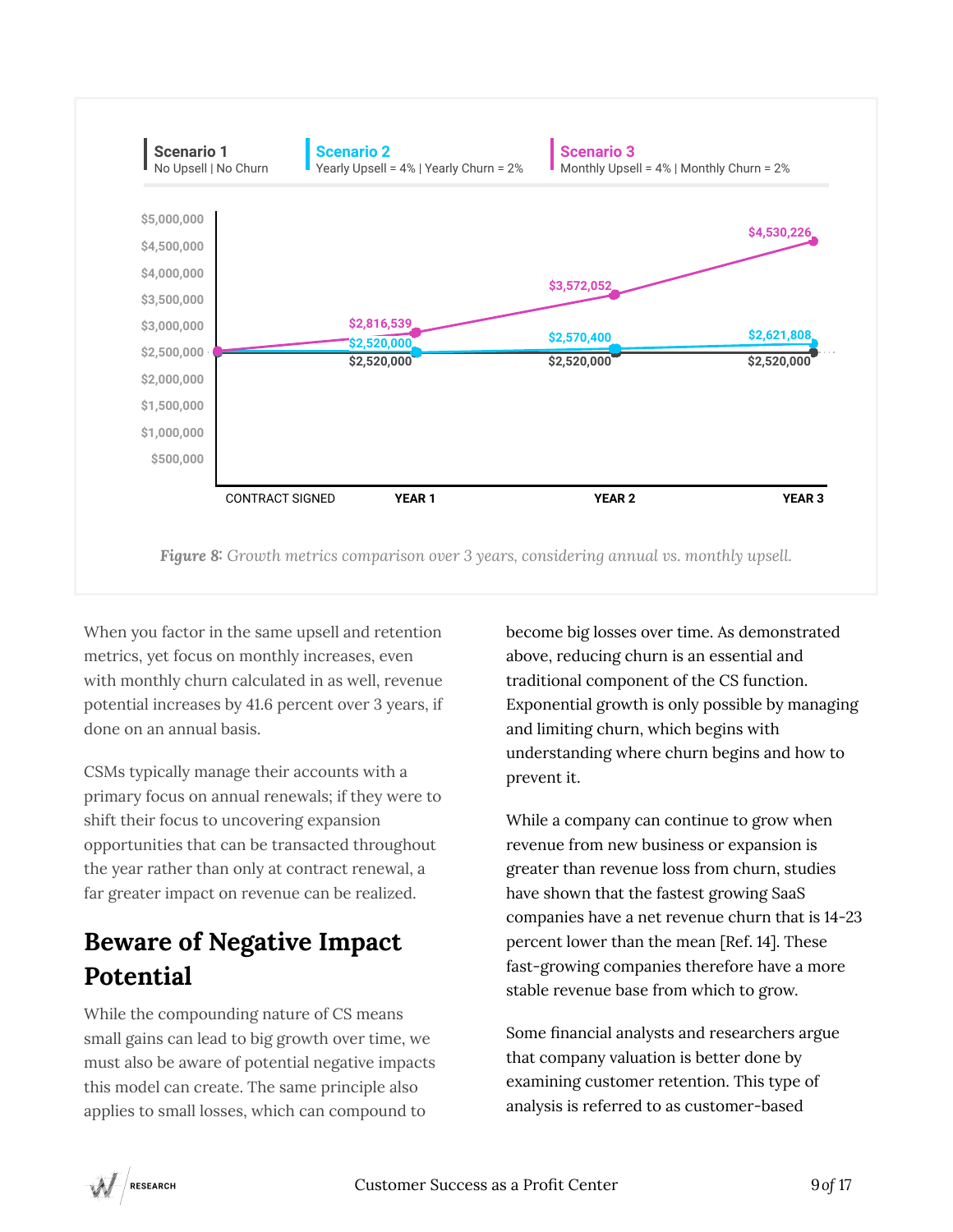corporate valuation [Ref. 15]; this method works for both contractual and non-contractual businesses [Ref. 16]. The methodology has not escaped the attention of investors: at least one company (Blue Apron) had a 10 percent drop in value the day after research using this method was made public [Ref. 15].

This principle (that small gains lead to significant growth over time) has only recently been embraced by more SaaS companies in terms of how they structure their CS functions and CSM roles. Most SaaS companies try to manage churn on a reactive or exception basis. When a customer has a bad experience or a renewal reaches at-risk status, many expect CSMs to go into emergency mode. Because the issues are often larger than what CSMs can resolve on their own, the emergency plan often requires executives, sales reps, and product team members to jump in and try to "save" key accounts. This reactive motion results in a chain of events that involve many team members spending large amounts of time performing non-scalable actions. Typical examples include quick product improvements, contract changes, team changes, and general promises to improve things moving forward. This has the dual negative effect of spending too much time and effort saving these accounts, as well as other accounts being ignored and becoming churn risks themselves.

Instead, companies should map out a series of proactive actions that best set up a customer to achieve impact. Preventing customers from having issues, and providing engagement that keeps them on the positive path to impact, is a more efficient way to mitigate churn and grow.

To get started on this proactive approach, we return to our exponential growth model. As we've noted, small improvements yield big impact over

time. Companies should begin their customer journey improvement by looking at which post-sale conversion rates point to problem areas, and then using that to find any quick wins. These quick wins are likely to come in the form of how actions are being performed today. For example, managers can look at how new customers are transitioned from Sales to CS, how various types of customer calls and meetings are conducted, what information is being used to monitor customer activity, and what resources are being used to handle common issues. While not game-changing on their own, small improvements can provide early impact that compound over time.

Next, companies can perform an analysis to identify which actions and what levels of engagement correlate to customer renewals and expansion. By understanding what the data shows about the path that works best for customers who achieve impact, it is easier to define a series of proactive actions that are proven to be linked to positive customer outcomes. It is also useful to compare that data with cases of customers that do not renew and expand. For example, it may be the case that customers whose onboarding is delayed or not completed churn at a higher rate than those who are onboarded promptly after signing the contract.

This foundation will allow CS leaders to develop

a specific set of actions to take that can be measured and monitored. When customers veer off the positive path, it becomes far easier to take action before they are too far on the road to churn. It also allows for leaders to take small steps over time that show up in conversion rates sooner, without having to wait for a more substantial organizational or process transformation.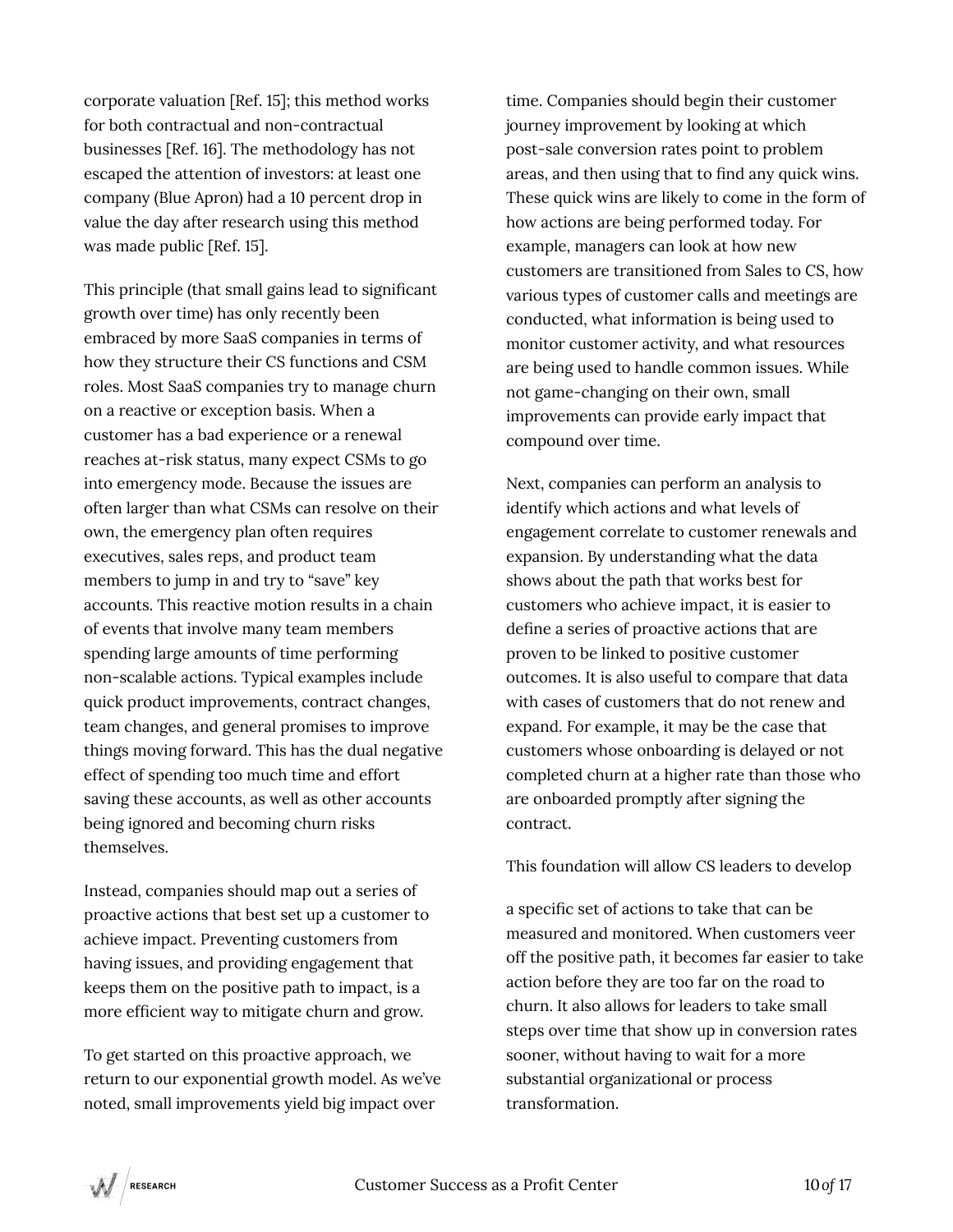# **Determining CSM Headcount Needs**

Defining the right proactive approach will also provide a data foundation to estimate how many CSMs are required to support that optimal engagement path. By determining the amount of time it takes a CSM to take these actions for each account, CS leaders can then determine the proper number of accounts each CSM should be managing. When companies perform this exercise, many will find they do not have the right number of CSMs in place to handle all of their accounts, especially in their highest value segments. It may also point to a disconnect in the company's overall go-to-market model, where overly optimistic assumptions may have been made about the level of support required for customers to achieve impact. This disconnect often happens because companies typically define the ideal ratio of accounts per CSM by simply looking at expected revenue per CSM; they have a number they need or want to hit, and staff accordingly. This method fails because it doesn't consider the level of engagement required to get customers to impact, or the revenue potential that results from increasing the length of a contract or seizing expansion opportunities. Therefore, designing the ideal ratio of accounts per CSM requires calculating the optimal number of hours required to successfully manage and grow an account.

A classic result of what happens when companies make this miscalculation is the CSM who is assigned too many accounts. The CSM does not have sufficient time to focus on each account, which in turn increases the likelihood of churn and decreases the likelihood of expansion opportunities. Growth is only possible when CSMs have time to manage growth as well as limit churn.

To refine the calculation of how many hours a CSM has for both of these activities, start by thinking about each account as requiring a certain number of meetings. There are four main types of meetings CSMs should have with customers:

- 1. **Monthly meetings** help drive usage and impact throughout the year and address any concerns the customer may have. These meetings also strategically uncover new initiatives or changes happening with the customer that might impact their use of services or products they purchased. Typically these meetings are with the main users of the product.
- 2. **Executive Business Reviews (EBR)** discuss what happened in the previous period and discover what changes or critical events in the organization might impact how they are using the products or services they purchased. This meeting generally involves the decision maker as well as the main users of the product. The EBR can also be used to uncover expansion opportunities.
- 3. **Workshops** occur to discuss major milestones, such as renewals, or discover expansion opportunities with the client. For larger customers, a workshop can be conducted to involve other business units and lay the foundation for cross-sell opportunities.
- 4. **Ad-hoc** meetings are typically unplanned and happen when a specific trigger occurs, such as a change in champion, service issue, or upsell opportunity. Ad-hoc meetings often require additional preparation to properly diagnose the situation and plan out the right course of action, sometimes involving additional people from the organization.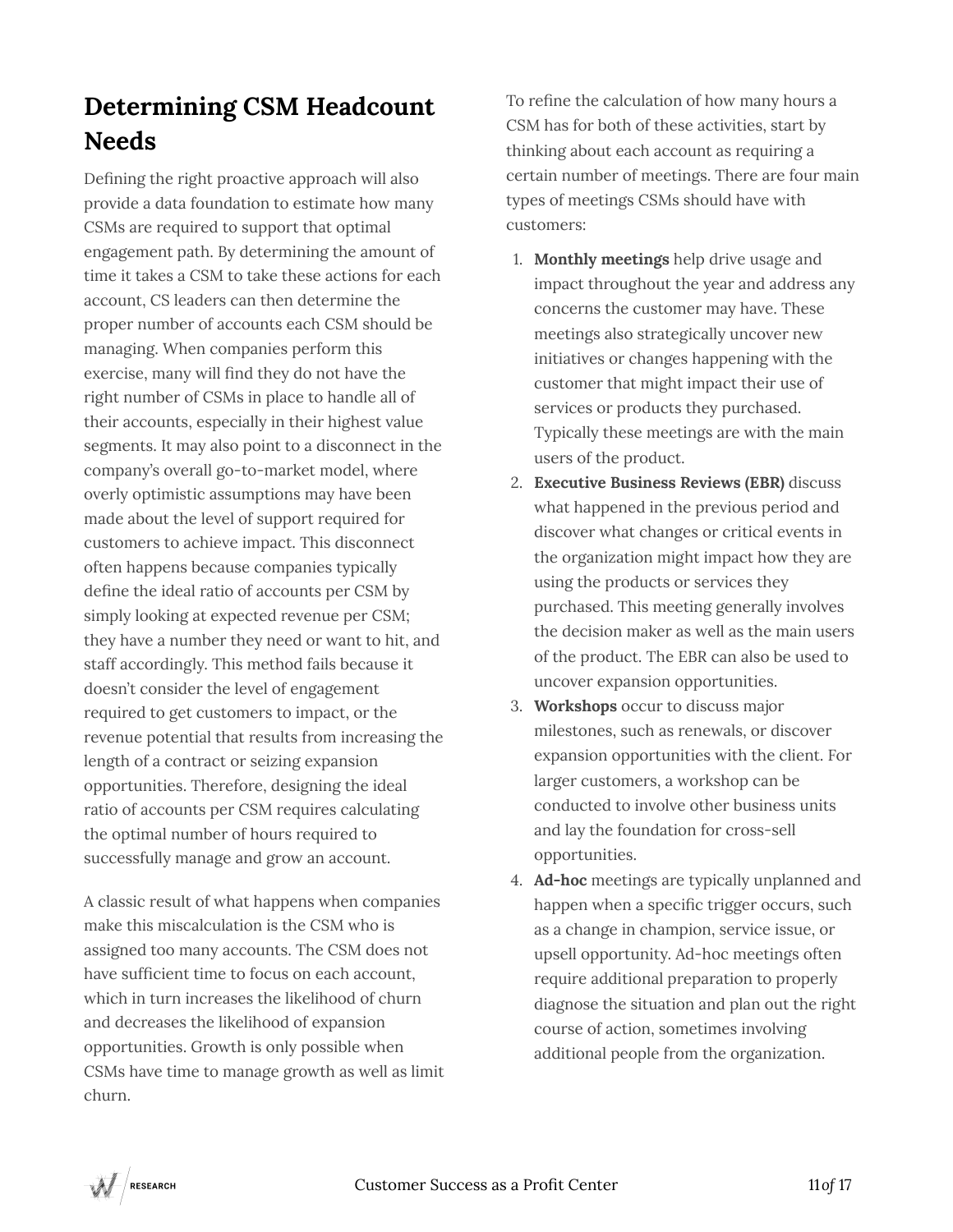As demonstrated in Figure 8, a CSM's time can be broken down into the number of hours required for the proper number of meetings with each customer each year, and the number of hours required to prepare for and follow up on those meetings. These hours can be summed and then multiplied by the average productivity of CSMs, which is typically around 70 percent (and may be less) [Ref. 17]. As shown in the example in Figure 8, the ideal number of large enterprise accounts with an average ACV of \$100,000 is around 20.

For smaller accounts with an average ACV of

\$36,000, there are typically fewer meetings required, with less time needed per meeting. Therefore, the proper number of accounts per CSM is closer to 70 accounts (Figure 9). However, this is just a starting point: the correct number

of accounts per CSM may vary from company to company based on other factors. For example, the number of CSMs for larger accounts may need to increase to give each of those accounts adequate attention if they have more complex requirements and larger teams to engage [Ref. 11].

#### **Average Meeting Time and Account Ratios for \$100,000 ACV Account**

|                  | Prep<br>time<br>(hrs) | <b>Meeting</b><br>time (hrs) | # needed<br>per year | <b>Total</b><br>hours |
|------------------|-----------------------|------------------------------|----------------------|-----------------------|
| Monthly          | $0.5\,$               | 1                            | 12                   | 18                    |
| Quarterly        | 2                     | 1                            | 4                    | 12                    |
| <b>Bi-annual</b> | 5                     | 2                            | 2                    | 14                    |
| Ad-hoc           | 3                     | 3.5                          | 4                    | 26                    |
|                  |                       |                              | Total                | 70                    |
| Work hours/year  |                       | 2000                         | 70%                  | 1400                  |
|                  |                       |                              | <b>Accounts</b>      | 20                    |

*Figure 8: Example of calculating the number of accounts that a CSM should manage, with an ACV of \$100,000.*

#### **Average Meeting Time and Account Ratios for \$36,000 ACV Account**

|                 | Prep<br>time<br>(hrs) | Meeting<br>time (hrs) | # needed<br>per year | Total<br>hours |
|-----------------|-----------------------|-----------------------|----------------------|----------------|
| Monthly         | 0.5                   | 1                     | O                    | O              |
| Quarterly       | 2                     | 1                     | 2                    | 6              |
| Bi-annual       | 1                     | 1                     | 1                    | 2              |
| Ad-hoc          | 1                     | 2                     | 4                    | 12             |
|                 |                       |                       | Total                | 20             |
| Work hours/year |                       | 2000                  | 70%                  | 1400           |
|                 |                       |                       | <b>Accounts</b>      | 70             |

*Figure 9: Example of calculating the number of accounts that a CSM should manage, with an ACV of \$36,000.*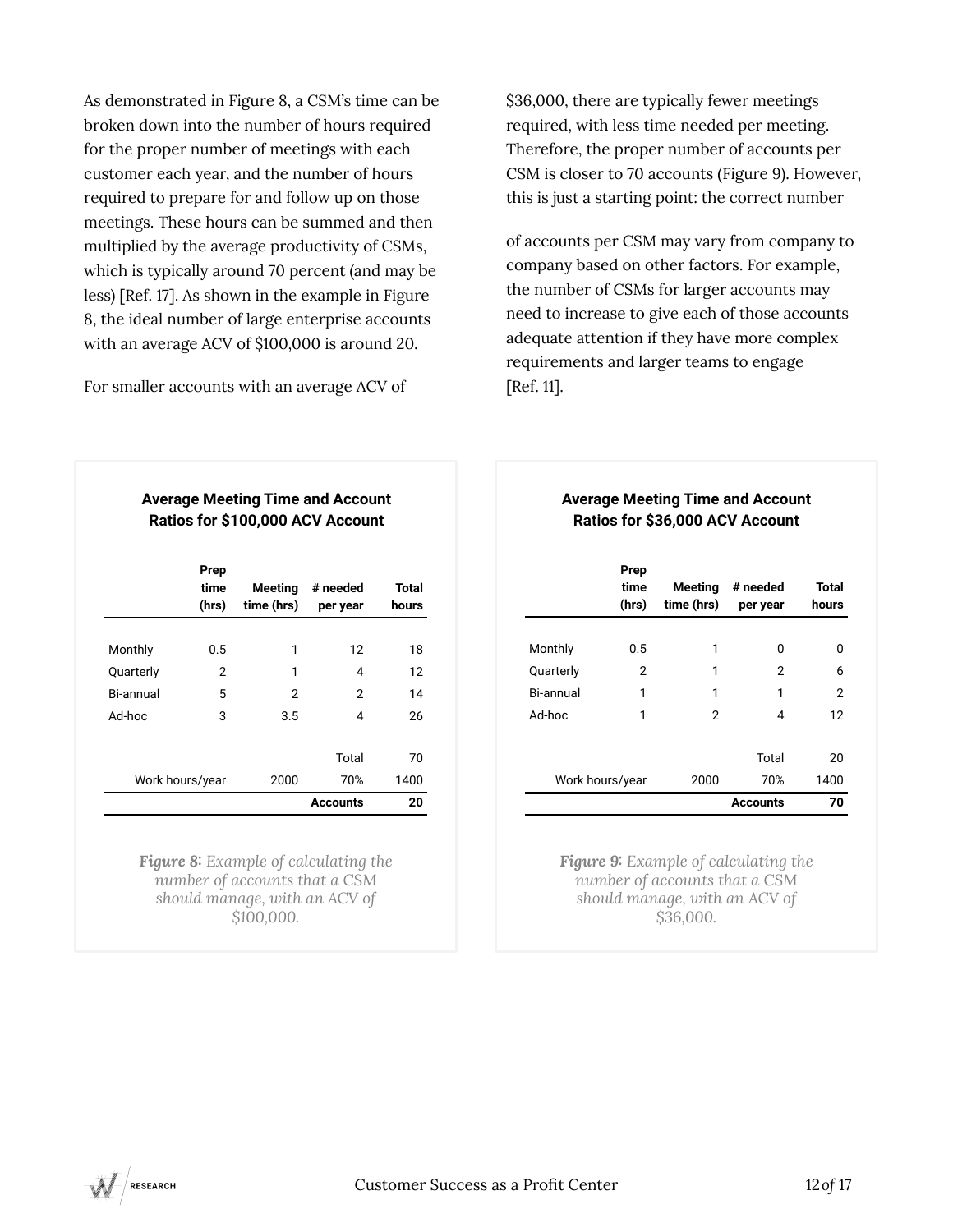# **Calculating The Revenue Impact Of Changes To The CSM : Account Ratio**

When a CEO is looking to cut costs, Customer Success is typically one of the first places they look. They often incorrectly assume that decreasing headcount will deliver cost savings, when in fact, it will ultimately decrease revenue by far more than the savings achieved from headcount reduction. Based on our model, reduction to the CS team creates an enormous negative impact on churn and CLV.

Given what we know about the math involved, it is now easy to understand how this occurs:

4. Average contract lengths will shorten, as the CSM is less able to stay on top of and align with the customer's corporate changes over time to secure renewals and expansion.

This is another scenario with potential for negative effects of compounding, stemming from less retention and expansion conversion. Due to the compounding nature of the effect of all these problems that result from understaffed CS teams, seemingly small changes create a disproportionate impact on CLV. Rather than the expected cost savings that the CEO was looking to achieve, the result instead is reduction in company revenue and profitability that only continues to compound. Cutting headcount

|                             | Accts/CSM            | Churn | Upsell | Periods | <b>LTV</b> | Revenue                                                     |
|-----------------------------|----------------------|-------|--------|---------|------------|-------------------------------------------------------------|
|                             | 20<br><b>Service</b> | 6%    | 8%     | 36      | \$306,040  | \$6,120,800<br><b>Address</b>                               |
| <b>Nearly</b><br>double the | 25                   | 7%    | 6%     | 34      | \$280,743  | \$7,018,583                                                 |
| accounts                    | 30                   | 8%    | 4%     | 30      | \$242,550  | \$7,276,508                                                 |
|                             | 35<br><b>Thomas</b>  | 9%    | 2%     | 24      | \$193,000  | \$6,755,000<br>$\prec\!\!\prec\!\!\prec\!\!\prec\!\!\prec'$ |

*Figure 10: How assigning too many accounts per CSM negatively impacts revenue.* 

- 1. Fewer CSMs means that each CSM will need to handle more accounts;
- 2. CSMs will not have enough hours each week to properly serve all of those accounts;
- 3. Lower engagement and impact leads to increased churn from accounts that are now getting less CSM attention and less time dedicated to upsell motions;

without understanding the mathematics behind the revenue can result in opportunity costs as well, when the CS team starts to experience employee churn and lower engagement that impacts performance quality (Figure 10). It is crucial to understand these mathematical principles first; companies should be wary of chasing productivity at their own expense.

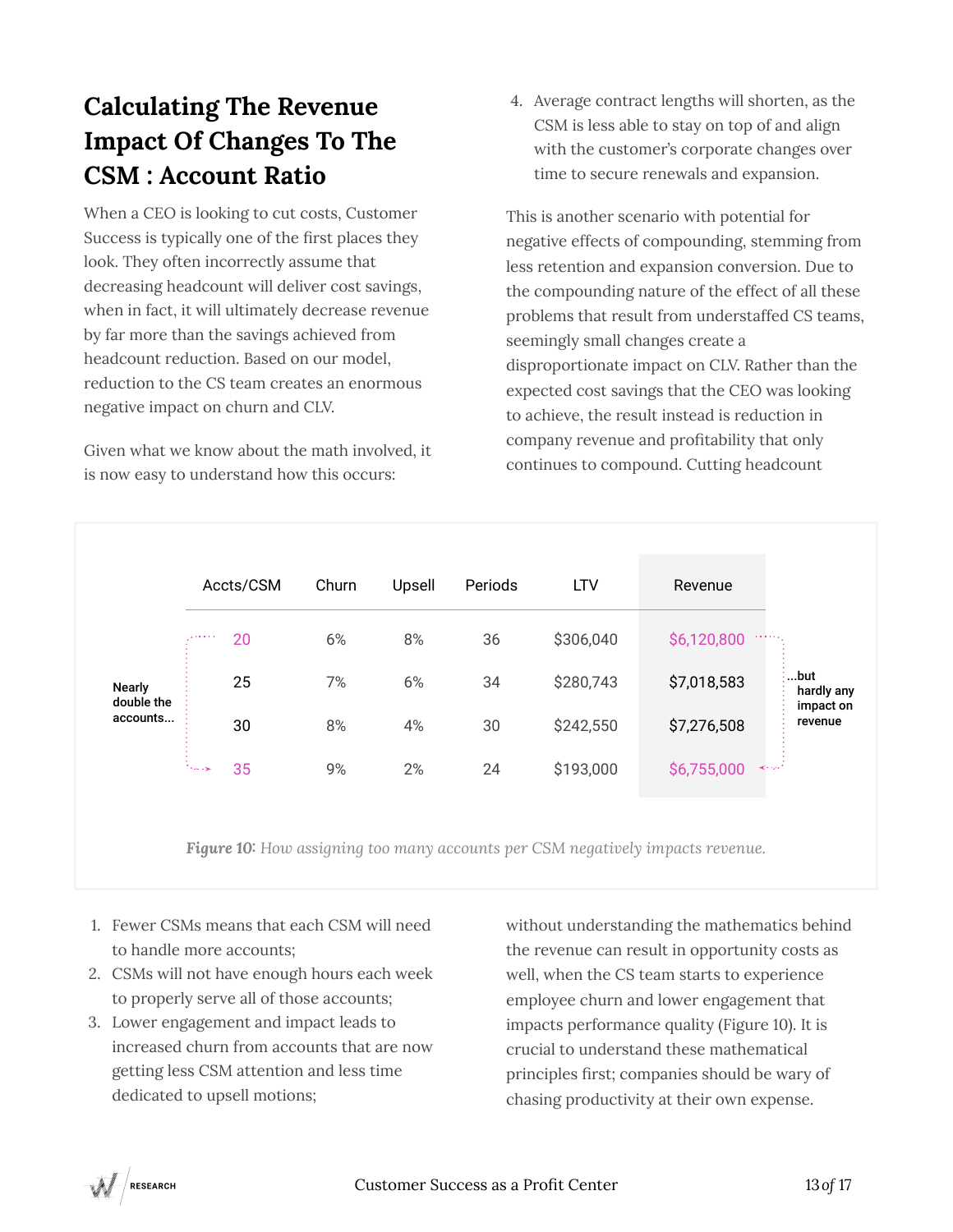# **Key Findings**

This paper demonstrates how Customer Success can be a crucial value driver for company growth, particularly in B2B SaaS companies and other recurring revenue models. We also explain why most companies leave this opportunity for exponential revenue growth on the table. By focusing only on the operational metrics of Customer Success, they treat CS as a cost center, rather than the growth driver that it has the potential to be. By understanding the mathematical principles delineated above, leadership at companies looking for sustainable growth will quickly see how the CS function has the potential to drive far more revenue than the Sales function over time.

Once that realization occurs, business leaders will see why it makes far more sense to optimize CS by measuring on revenue metrics such as CLV, upsell rate, and new revenue growth through cross-sell and advocacy influence. This is in contrast to traditional measures such as loyalty scores (e.g., NPS, C-SAT), CS headcount costs, and churn rate, which do not focus on the impact and growth potential that CS can deliver [Ref. 19].

CS leaders have the responsibility for reframing their own thinking beyond the traditional use of the function, and showing their executive teams that CS has immense, untapped value ready to be contributed to the business. Those companies with CS leadership that understand these principles, and implement them with proper staffing, skill training, and strategic direction, will ultimately be able to drive significantly more value than their competitors and drive greater value for their customers.

The findings below illustrate the required shift in mindset and how to apply it for growth.

#### **FINDING 1.**

#### **CS is exponential, not additive.**

In addition to driving retention, CS drives expansion, and other revenue benefits for adjacent departments through need recognition, product expansion, and value proposition.

#### **FINDING 2.**

#### **Small improvements have a large impact.**

A one percent improvement every day results in a 3778% gain over one year. Companies that consistently focus on these small improvements see significant gains.

#### **FINDING 3.**

#### **Managers as coaches will improve performance and results.**

Managers can significantly drive performance through consistent coaching with call reviews and role plays.

#### **FINDING 4.**

#### **CS has a significant impact on net revenue.**

Not only can a five percent increase in retention can result in a 25 to 95 percent increase in revenue, but when focused on small upsells throughout the year and not just at renewal, you can double revenue.

#### **FINDING 5.**

**A well defined, proactive process is the best approach to driving retention and expansion.**  Shifting to a proactive approach to managing customers as opposed to responding to "red" accounts will increase customer retention. While responsiveness is a key to customer satisfaction, proactive outreach is needed to resolve customer issues before they become problems.

#### **FINDING 6.**

**Cutting costs in CS by cutting headcount can have a massively negative impact on revenue.** Cutting headcount leads to reactive CSMs who don't have time to focus on every account, making them less effective, not more productive.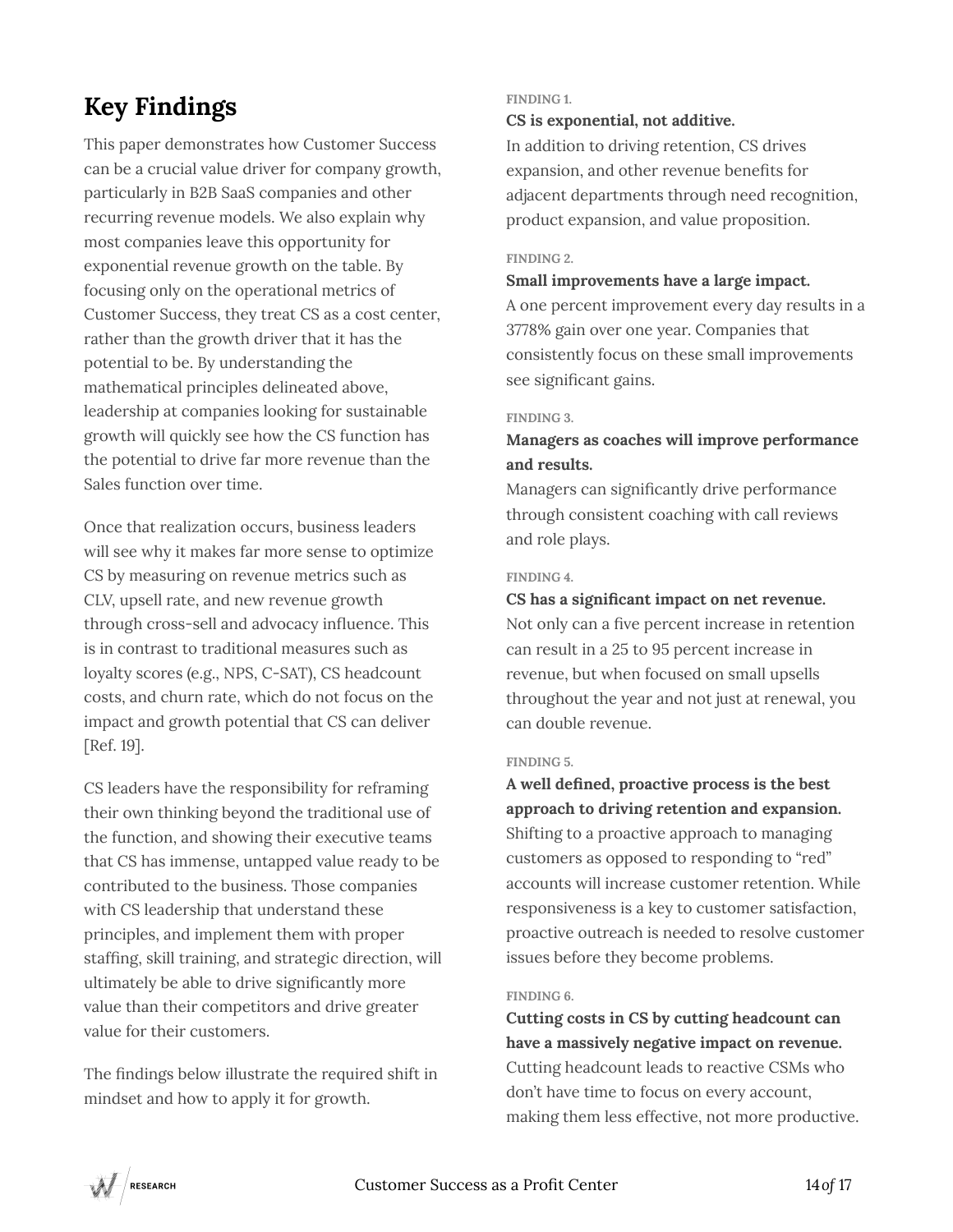### **Customer Success and the Fear Of Selling**

The profession of Customer Success has a paradox to deal with: most of those who take on the role do so because they want to help customers, but they do not want to "be in sales."

And yet, there are two realities that make the most effective CS functions look very similar in nature to their Sales counterparts:

1. The most effective CSMs have the exact same thing to offer their customers as the most effective salespeople: they are consultative, they provide guidance from the unique and helpful perspective of their field, and they help their customers solve problems [Ref. 18];

2. When the CS group functions according to the mathematical principles outlined here, it has the potential to drive far more revenue than the Sales function over time.

This, in turn, means that CS leaders need to meet the challenge of training their CSMs on the proper skills needed to drive revenue through account retention and expansion, while simultaneously helping them feel that they are not "selling". In the same way that successful salespeople help their customers to buy rather than focusing on helping themselves to sell, CSMs should be taught the skills for how to solve their customers' problems at the key moments in the customer lifecycle. By learning how to help their customers achieve the desired impact, CSMs will be able to both fulfill the role they want to have, and contribute successfully to business goals at the same time.

### **Suggested Actions**

**Action 1.** Optimize your Customer Success process to proactively support the actions needed to help customers get to impact and choose to renew and expand.

**Action 2.** Develop a data model based on the actions and meetings required to drive successful outcomes to determine your CSM:Account Ratio.

**Action 3.** Create a customer journey that includes a focus on micro moments to drive expansion opportunities throughout the year, not the contract renewal date.

**Action 4.** Measure the success of your customers based on engagement and revenue as opposed to loyalty or satisfaction metrics.

**Action 5.** Invest in small improvements that can have a big impact over time, such as training your managers to be coaches so they can help to improve the skills of their teams.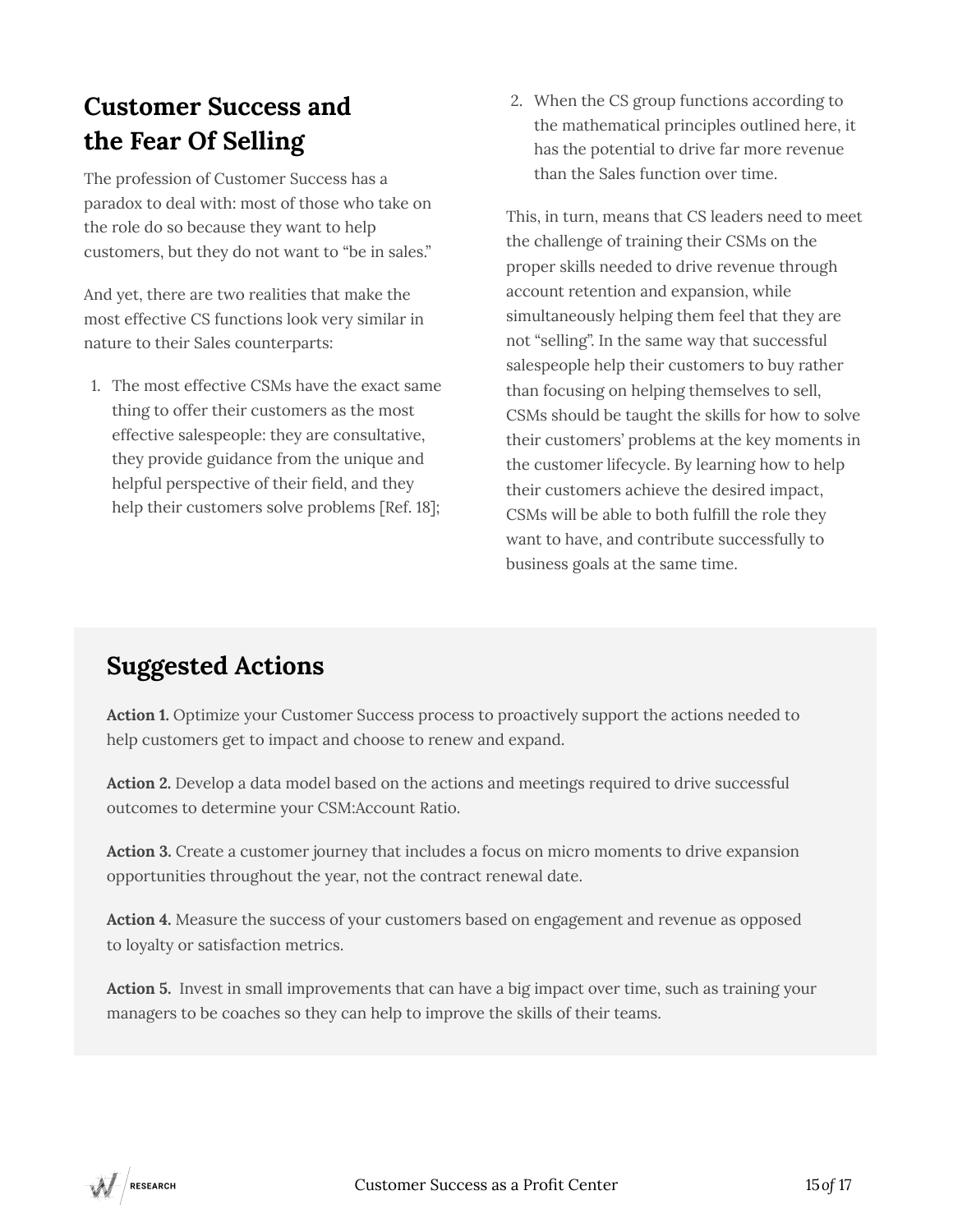### **Definitions**

**Asynchronous.** Not happening at the same time.

**Average Contract Value "ACV".** The recurring value of a customer contract over any 12 month period. ACV excludes one time revenues.

**Churn.** The rate at which customers stop doing business with an entity, for example, the percentage of service subscribers who discontinue or do not renew their subscriptions within a given time period.

**CLV.** Popular abbreviation for Customer Lifetime Value. An estimate of the average revenue that a customer will generate throughout their lifetime with the entity.

**Cost Center.** A department within a business that does not directly add to profit but still costs the organization money to operate.

**CS.** Customer Success.

**CSM.** Customer Success Manager

**Customer Acquisition Cost (CAC).** The costs associated with winning a new customer.

**Cost to Serve (CTS).** Often referred to in SaaS as Cost to Serve are the direct costs associated with the production and delivery of goods sold by your company.

**Executive Business Review.** A meeting between the business and their customer which is often held quarterly but can be held at any frequency. **Health score.** A metric used by Customer Success teams to determine whether an account is healthy or at-risk.

**Impact.** Effect or influence. A change, which is a result or consequence of an action or other cause.

**Implementation.** The process of putting a decision or plan into effect so that it becomes a reality. Often a way to explain the customer onboarding process.

**Net Revenue.** The gross sales of an entity, adjusted by subtracting direct selling expenses such as returns, discounts and commissions.

**Onboarding.** The action or process of integrating a new customer with the products and services after purchasing.

**SaaS.** Popular abbreviation for either "Software as a Service" or "Sales as a Science".

**SMB.** An abbreviation for small and medium-sized business, sometimes seen as small and midsized business typically with under 100 employees.

**Mid Market.** Businesses that often have 100-999 employees.

**Enterprise.** Businesses that often have over 1000 employees and/or are on the fortune 500 list.

**Upsell.** Upselling is a sales technique used to get a customer to spend more by buying an upgraded or premium version of what's being purchased.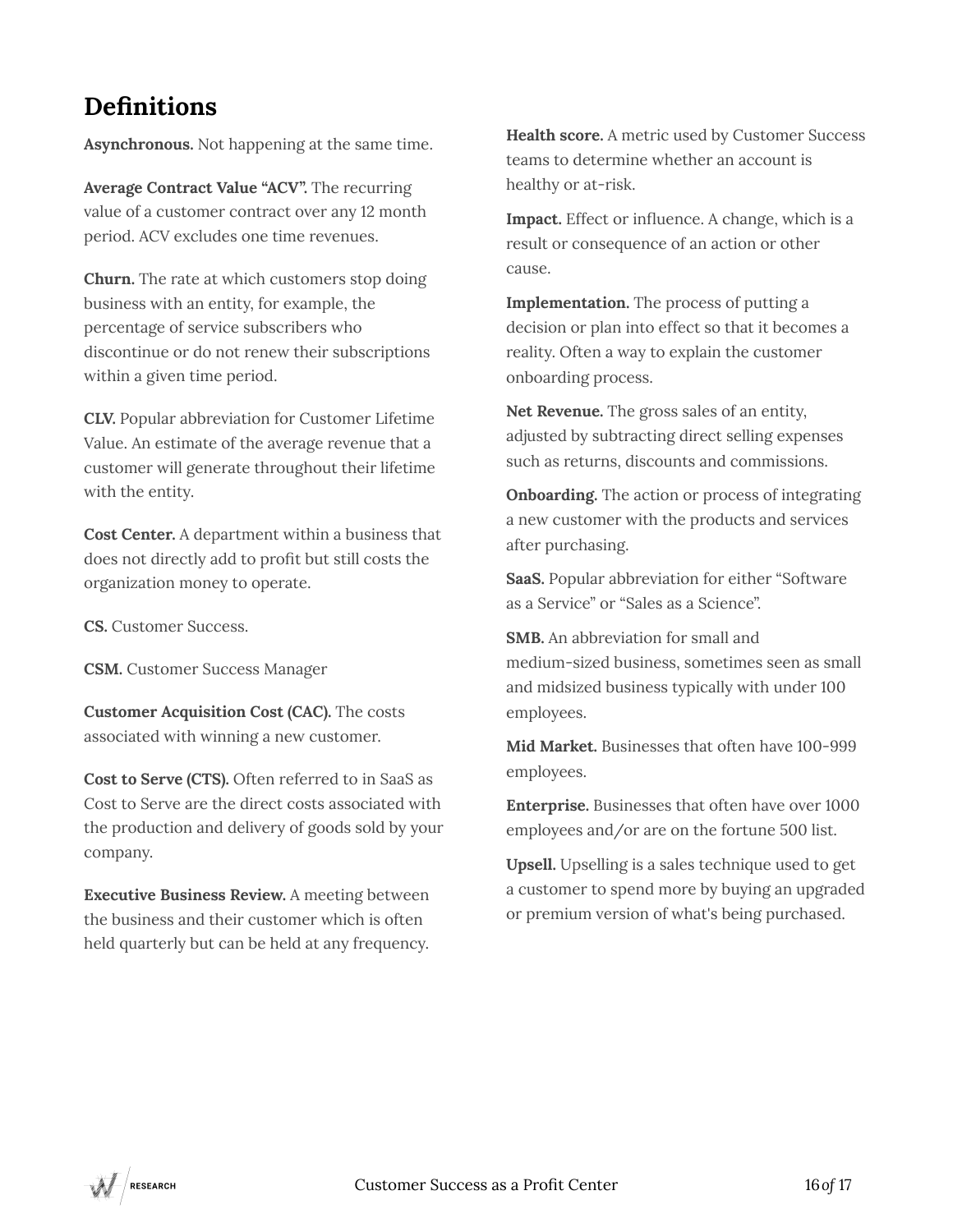### **References**

- **Ref. 1.** Blaisdell, M. (2019) The History of Customer Success - Part 1. Customer Success Association.
- **Ref. 2.** Blaisdell, M. (2018, December 1). Customer Success Management: The Development of a Profession. Software Business Growth.
- **Ref. 3.** Zoltners, A., Sinha, PK., Lorimer, S.E. (2019) What is a Customer Success Manager? Harvard Business Review.
- **Ref. 4.** Schrage, M. (2017, April 18). What Most Companies Miss About Customer Lifetime Value. Harvard Business Review.
- **Ref. 5.** Atkins, C., Gupta, S., & Roche, P. (2018, January 25). Introducing Customer Success 2.0: The New Growth Engine. McKinsey.com.
- **Ref. 6.** van der Kooij, J. (2020, April 24). The Use of Remote Selling in Enterprise Sales. Winning By Design.
- **Ref. 7.** Gallo, A. (2014, October 29). The Value of Keeping The Right Customers. Harvard Business Review.
- **Ref. 8.** van der Kooij, J.J. (2018) The SaaS Sales Method: Sales as a Science.
- **Ref. 9.** Ursu, Brian. (2018, Nov 8). Einstein's Theory of Compound Interest. Intentional Wealth Advisors.
- **Ref. 10.** Clear, J. (2019). This Coach Improved Every Tiny Thing by 1% and Here's What Happened. JamesClear.com.
- **Ref. 11.** van der Kooij, J., Pizarro, F. (2018) Blueprints of a SaaS Sales Organization.
- **Ref. 12.** Skok, David SaaS Metrics 2.0 A Guide for Measuring and Improving What Matters.
- **Ref. 13.** Valchev, Konstantin (2020, April 20) Cost of Goods Sold (COGS) for Software-as-a-Service (SaaS) Business.
- **Ref. 14.** Miller, A., Vonwiller, B., & Weed, P. (2016, October 26). Grow Fast or Die Slow: Focusing on Customer Success to Drive Growth. McKinsey.
- **Ref. 15.** Knowledge@Wharton. (2018, February 12). Why Customer Retention Lies at the Heart of Corporate Valuation. Knowledge@Wharton. Retrieved February 8, 2021, from https://knowledge.wharton.upenn.edu/ article/game-changing-method-valuingcompanies/
- **Ref. 16.** McCarthy, D., & Fader, P. (2018). Customer-Based Corporate Valuation for Publicly Traded Noncontractual Firms. Journal of Marketing Research, 55(5), 617-635.
- **Ref. 17.** Curtain, M. (2016, July 21). In an 8-Hour Day, the Average Worker is Productive for This Many Hours. Inc.
- **Ref. 18.** Du, R. Y., Netzer, O., Schweidel, D. A., & Mitra, D. (2021). Capturing Marketing Information to Fuel Growth. Journal of Marketing, 85(1), 163-183.
- **Ref. 19.** Keiningham, T. L., Cooil, B., Andreassen, T. W., & Aksoy, L. (2007). A Longitudinal Examination of Net Promoter and Revenue Growth. Journal of Marketing, 71(3), 39-51.